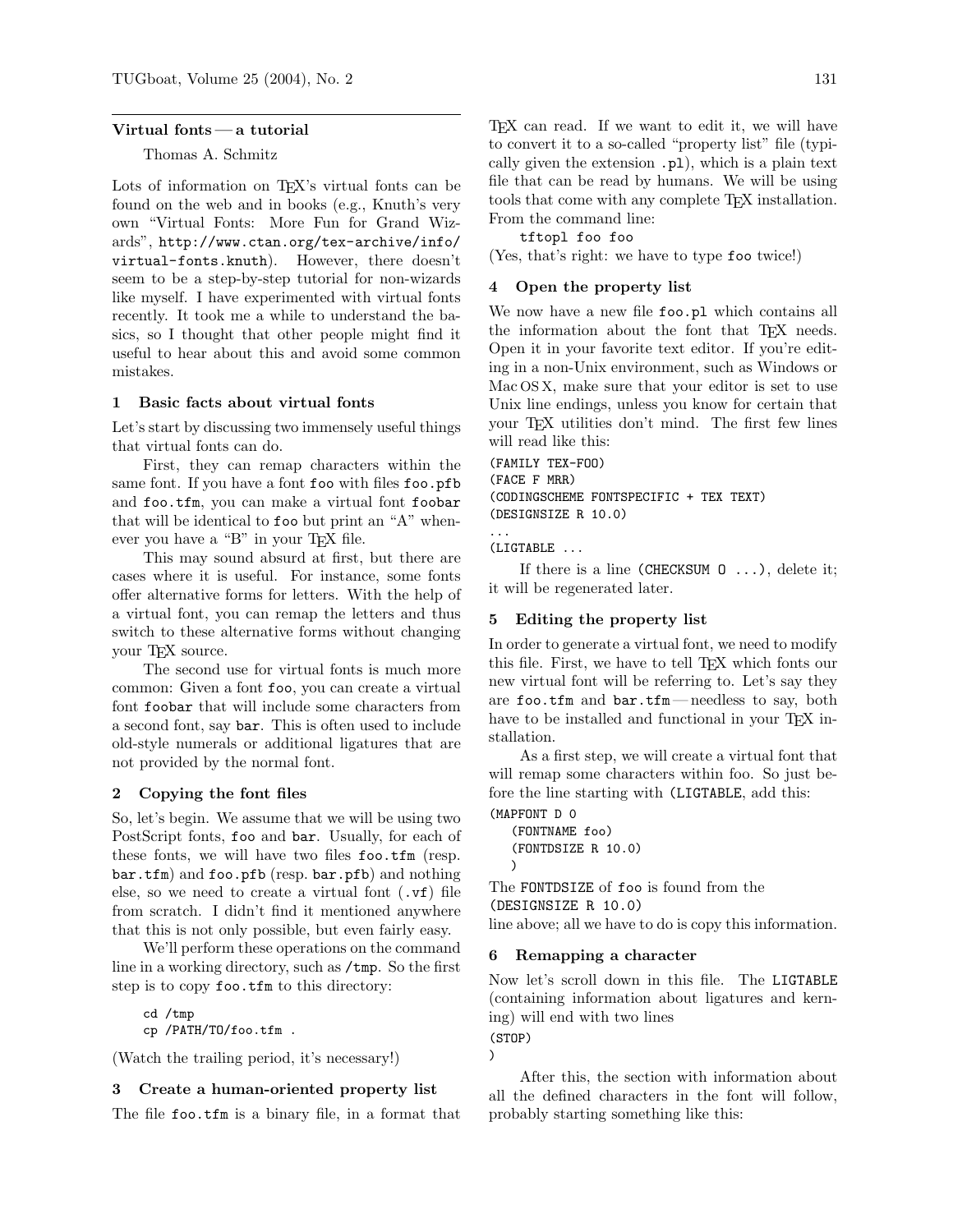```
(CHARACTER O 0
   (CHARWD R 0.674)
   (CHARHT R 0.726)
   \lambda
```
TEX itself only cares about the dimensions of characters, as stored in the .tfm file, when doing the typesetting; it essentially leaves room for an empty box with these dimensions. The actual characters (the visible "glyphs") are put into these boxes only when the final PostScript or PDF output is made.

```
(CHARACTER C A
   (CHARWD R 0.747)
   (CHARHT R 0.747)
   \lambda(CHARACTER C B
   (CHARWD R 0.739)
   (CHARHT R 0.726)
   \lambda
```
TEX will be using the box described as here, so we want the box for "B" to have the dimensions of the box for "A". Hence, the first thing to do is copy the dimensions of "A" into "B". Then the section should look like this:

```
(CHARACTER C A
   (CHARWD R 0.747)
   (CHARHT R 0.747)
  \lambda(CHARACTER C B
   (CHARWD R 0.747)
   (CHARHT R 0.747)
   )
```
Next (and this is the magic of virtual fonts) we tell T<sub>E</sub>X that it should remap "B" to "A". Just before the closing parenthesis of CHARACTER B, we insert a new section, so that "B" will look like this: (CHARACTER C B

```
(CHARWD R 0.747)
(CHARHT R 0.747)
(MAP
   (SETCHAR C A)
   )
)
```
One of the things that can be a bit confusing about these property lists is that (apart from the numbers and the 26 letters of the English alphabet) characters are referred to by "octal numbers". If you want to know what character corresponds to what octal number, you can have a look at the tables created by testing the font (section 9).

# 7 Saving the file

That's it! We have modified the font description; now we need to generate the binary files for TEX to use. The next step is extremely important: save the file to a different name.

In our case, let's say we call the new virtual font foobar. The base name doesn't much matter, but the extension should be .vpl; so let's save to foobar.vpl.

# 8 Generating the binary files

Back to the command line. We now run a program that will convert foobar.vpl into two new files, foobar.tfm and foobar.vf:

# vptovf foobar.vpl

This will not only do the conversion, it will also check whether the .vpl file is in good order. It is very picky about the right indentation level and parentheses; if there is a problem it will give the exact line number. So if you get errors, just go back and edit foobar.vpl again.

vptovf may also tell you that it had to "round some units"; that's OK.

# 9 Installing the new font

So now we should have foobar. vf and foobar.tfm. The next step is to copy both files into the right place. I would suggest you create your own texmfbranch in your home directory, for instance, under ~/Library/texmf, or ~/ (depending on your local setup as defined in texmf.cnf). For the sake of our example, we'll use the former:

```
cp foobar.tfm ~/Library/texmf/fonts/tfm/
cp foobar.vf ~/Library/texmf/fonts/vf/
```
(You will have to create these directories if they don't exist yet.)

Since we're only using characters from within a single font (foo), we don't need to fiddle with any "map files". When the final output is made, only font foo will be needed, which was already functional.

Before embarking on a long journey with this new virtual font (say your 1200-page thesis that is due in two weeks), let's test it on its own:

```
cd ~
```
## pdfetex testfont

pdfetex will respond something like this:

This is pdfeTeX, Version 3.1415...

... (/usr/local/.../plain/base/testfont.tex Name of the font to test =

We now type the name of our font: foobar

and pdfetex will respond:

```
Now type a test command (\help for help):)
*
```
We give the command: \table